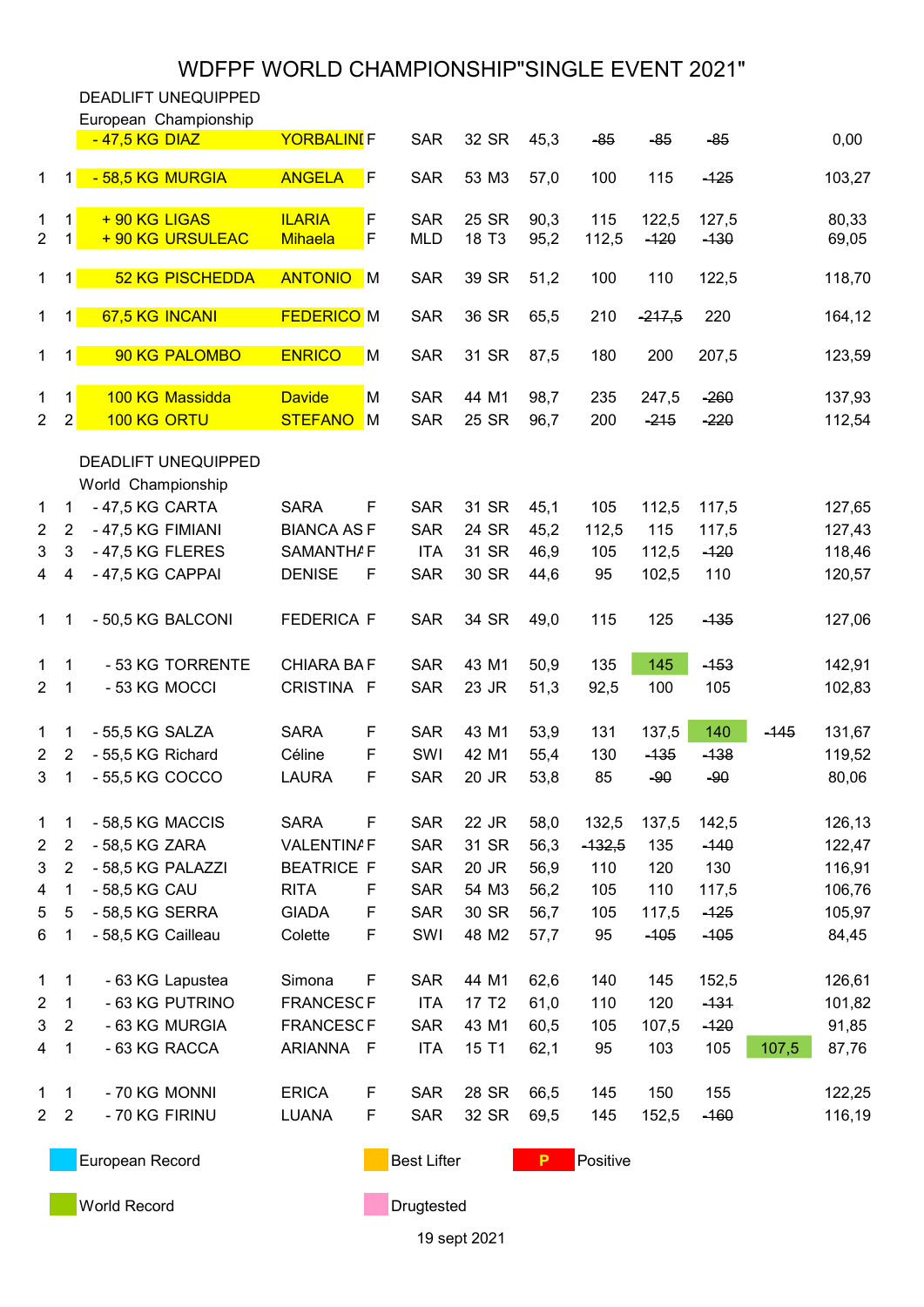## WDFPF WORLD CHAMPIONSHIP"SINGLE EVENT 2021"

DEADLIFT UNEQUIPPED

World Championship

| 1              | 1              | - 80 KG PALESTRA    | <b>GIOIA GEM F</b> |             | <b>SAR</b>         | 26 SR             | 72,3 | 140      | 152,5    | 165      |          | 122,25 |
|----------------|----------------|---------------------|--------------------|-------------|--------------------|-------------------|------|----------|----------|----------|----------|--------|
| $\overline{2}$ | 1              | - 80 KG MASCIA      | <b>IRENE</b>       | F           | <b>SAR</b>         | 22 JR             | 78,1 | 142,5    | 152,5    | 160      |          | 112,11 |
| 3              | 1              | - 80 KG Sciortino   | Ingrid             | F           | SWI                | 50 M3             | 77,3 | 110      | 115      | 117,5    |          | 82,96  |
|                |                | - 80 KG ALICICCO    | <b>MARZIA</b>      | $\mathsf F$ | <b>SAR</b>         | 48 M2             | 70,2 | $-132,5$ |          |          |          | 0,00   |
|                |                | - 80 KG TRICON      | <b>Irina</b>       | F           | <b>MLD</b>         | <b>38 SR</b>      | 74,4 | 120      | 140      | 155      |          | 112,39 |
|                |                |                     |                    |             |                    |                   |      |          |          |          |          |        |
| $\mathbf{1}$   | $\mathbf{1}$   | +90 KG Ortega       | Enora              | F           | SWI                | 14 T1             | 91,8 | 105      | 115      | 117,5    | $-120$   | 73,43  |
|                |                |                     |                    |             |                    |                   |      |          |          |          |          |        |
| $\mathbf{1}$   | 1              | 52 KG MULAS         | ALESSAND M         |             | <b>SAR</b>         | 31 SR             | 51,8 | 140      | $-152,5$ | 155      |          | 148,15 |
|                |                |                     |                    |             |                    |                   |      |          |          |          |          |        |
| 1              | 1              | 56 KG MUNTEAN       | Victor             | M           | <b>MLD</b>         | 24 SR             | 53,4 | 182,5    | $-195$   | $-195$   |          | 168,39 |
| $\overline{2}$ | $\overline{2}$ | 56 KG PINTUS        | <b>GABRIELE M</b>  |             | <b>ITA</b>         | 31 SR             | 54,7 | $-155$   | 175      | $-187,5$ |          | 157,13 |
| 3              | $\mathbf 1$    | 56 KG SATTA         | <b>GABRIELE M</b>  |             | <b>SAR</b>         | 20 JR             | 53,9 | 170      | $-180$   | $-180$   |          | 155,21 |
| 4              | 1              | 56 KG Catricalà     | Domenico           | M           | <b>ITA</b>         | 84 M9             | 53,3 | 110      | 120      |          |          | 110,96 |
|                |                |                     |                    |             |                    |                   |      |          |          |          |          |        |
| 1              | $\mathbf{1}$   | 60 KG PIRAS         | <b>GIANFRAN(M</b>  |             | <b>SAR</b>         | 43 M1             | 58,5 | 170      | 175      | $-180$   |          | 146,04 |
| $\overline{2}$ | $\mathbf 1$    | 60 KG FOCSA         | Maxim              | M           | <b>MLD</b>         | 15 T1             | 58,7 | 147,5    | 158      | 160      |          | 133,06 |
|                |                |                     |                    |             |                    |                   |      |          |          |          |          |        |
| $\mathbf 1$    | $\mathbf{1}$   | 67,5 KG ORRU'       | <b>LUCA</b>        | M           | <b>SAR</b>         | 29 SR             | 66,8 | 245      | 260      | 272,5    | $-281$   | 199,66 |
| $\overline{2}$ | $\overline{2}$ | 67,5 KG ASOLE       | <b>GIUSEPPE M</b>  |             | <b>SAR</b>         | 25 SR             | 67,0 | 220      | $-230$   | $-235$   |          | 160,75 |
| 3              | 1              | 67,5 KG MAMELI      | <b>CHRISTIANM</b>  |             | <b>SAR</b>         | 43 M1             | 67,1 | 218,5    | $-230$   | $-235,5$ |          | 158,71 |
| 4              | 1              | 67,5 KG CRUDU       | <b>MICHELE</b>     | M           | <b>SAR</b>         | 22 JR             | 67,2 | 190      | $-210$   | 210      |          | 153,03 |
| 5              | $\mathbf{1}$   | 67,5 KG SABA        | <b>YURI</b>        | M           | <b>SAR</b>         | 47 M2             | 65,8 | 185      | 195      | 205      |          | 152,29 |
| 6              | 1              | 67,5 KG Da Costa    | Adriano            | M           | <b>FRA</b>         | 58 M4             | 66,6 | 185      | 196      | 202,5    |          | 148,78 |
| $\overline{7}$ | $\overline{7}$ | 67,5 KG AIELLO      | <b>PATRICK</b>     | M           | <b>SAR</b>         | 29 SR             | 66,6 | 190      | 200      | $-210$   |          | 146,94 |
| 8              | 8              | 67,5 KG RUIU        | <b>NICOLA</b>      | M           | <b>SAR</b>         | 33 SR             | 67,0 | 190      | 200      | $-210$   |          | 146,14 |
| 9              | 1              | 67,5 KG Gianello    | Roberto            | M           | <b>ITA</b>         | 66 M6             | 67,1 | 177,5    | $-182,5$ | 182,5    | 185,5    | 133,17 |
| 10             | 10             | 67,5 KG SANCIU      | <b>CRISTIAN</b>    | M           | <b>SAR</b>         | 28 SR             | 66,3 | 165      | 180      | $-192,5$ |          | 132,79 |
| 11             | $\overline{2}$ | 67,5 KG CANEO       | <b>SALVATOR M</b>  |             | <b>SAR</b>         | 67 M6             | 66,6 | 160      | 170      | $-177,5$ |          | 124,90 |
| 12             | 1              | 67,5 KG MURGIA      | <b>MANUEL</b>      | M           | <b>SAR</b>         | 15 T1             | 66,0 | 105      | 120      | $-127,5$ |          | 88,90  |
|                |                |                     |                    |             |                    |                   |      |          |          |          |          |        |
| 1              | 1              | 75 KG MASTINU       | <b>SALVATOR M</b>  |             | <b>SAR</b>         | 27 SR             | 74,2 | 230      | 245      | $-257,5$ |          | 164,17 |
| $\overline{c}$ | $\overline{2}$ | 75 KG BASCIU        | <b>ENRICO</b>      | M           | <b>SAR</b>         | 30 SR             | 71,0 | 215      | 230      | 237,5    |          | 164,99 |
| 3              | 1              | 75 KG DORE          | <b>DARIO</b>       | M           | <b>SAR</b>         | 15 T1             | 69,9 | 210      | 220      | 230,5    | $-248,5$ | 161,92 |
| 4              | 1              | 75 KG SIMULA        | <b>MAURO</b>       | M           | <b>SAR</b>         | 52 M3             | 72,5 | 215      | 225      | $-235$   |          | 153,63 |
| 5              | 1              | 75 KG SERPI         | <b>STEFANO</b>     | M           | <b>SAR</b>         | 23 JR             | 72,0 | 200      | 210      | 220      |          | 151,07 |
| 6              | 6              | 75 KG VACCA         | CARLO              | M           | <b>SAR</b>         | 38 SR             | 73,5 | 207,5    | 217,5    | $-222,5$ |          | 146,86 |
| 7              | 7              | 75 KG Carli         | Simone             | M           | <b>ITA</b>         | 36 SR             | 74,7 | 200      | $-220$   | $-225$   |          | 133,32 |
| 8              | $\overline{2}$ | 75 KG LAZARI        | Nicolai            | M           | <b>MLD</b>         | 22 JR             | 73,9 | 170      | 195      | $-205$   |          | 131,10 |
| 9              | 1              | 75 KG MARRAS        | <b>MICHELE</b>     | M           | <b>SAR</b>         | 41 M1             | 73,4 | 175      | 177,5    | 190      |          | 128,44 |
| 10             | 1              | <b>75 KG LISCIA</b> | <b>FRANCESCM</b>   |             | <b>SAR</b>         | 16 T <sub>2</sub> | 74,7 | $-170$   | 175      | $-190$   |          | 116,66 |
| 11             | 1              | 75 KG TELLIER       | Patrick            | M           | <b>FRA</b>         | 66 M6             | 74,9 | 140      | 150      | $-155$   |          | 99,78  |
|                |                |                     |                    |             |                    |                   |      |          |          |          |          |        |
|                |                | European Record     |                    |             | <b>Best Lifter</b> |                   | P    | Positive |          |          |          |        |

**World Record Drugtested**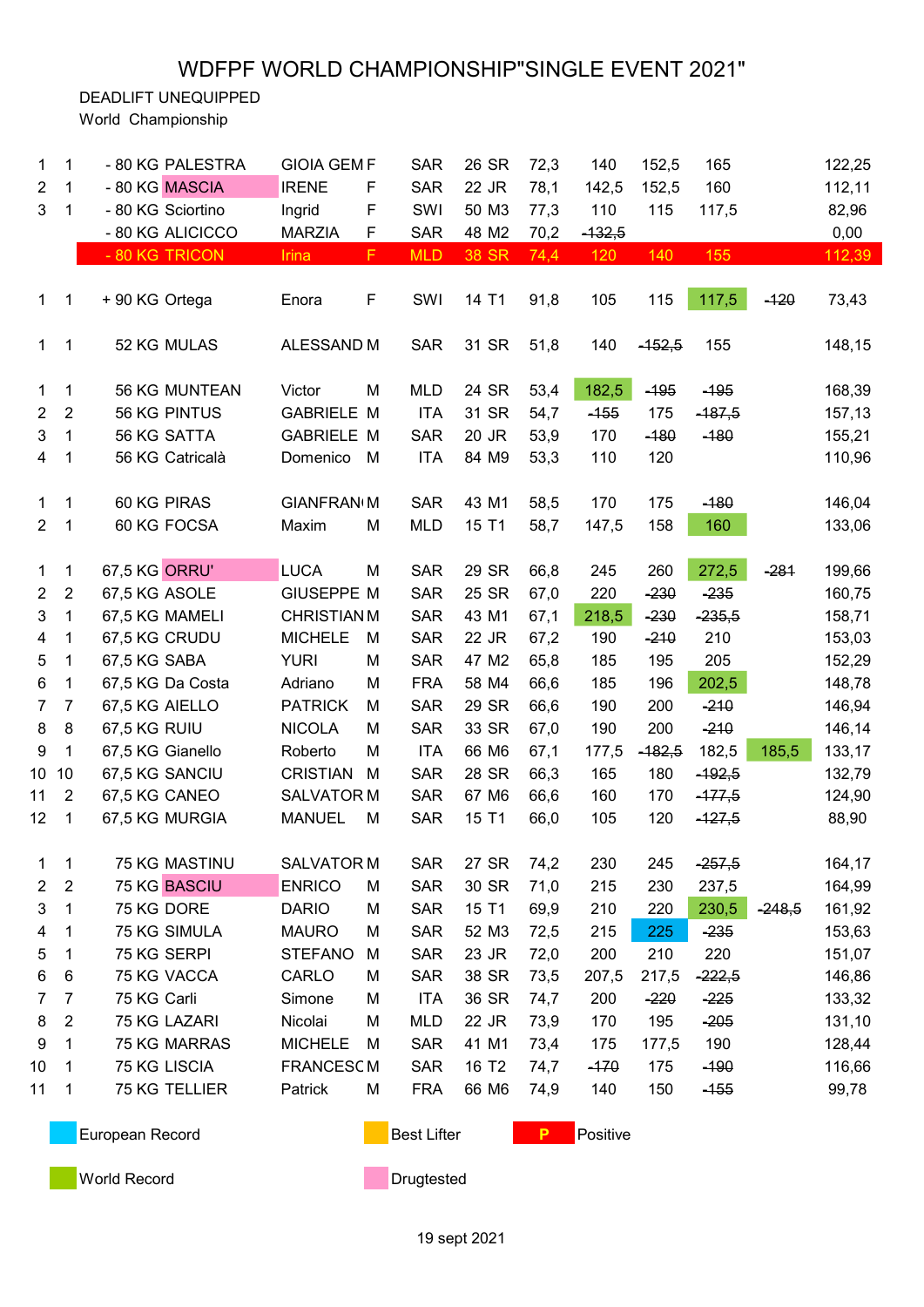DEADLIFT UNEQUIPPED

World Championship

| 1                       | 1              | 82,5 KG LADU        |                            | <b>FEDERICO M</b>  |   | <b>SAR</b>         | 27 SR             | 76,2  | 270      | 290      | $-305,5$ |                       | 190,33 |
|-------------------------|----------------|---------------------|----------------------------|--------------------|---|--------------------|-------------------|-------|----------|----------|----------|-----------------------|--------|
| $\overline{2}$          | $\overline{2}$ | 82,5 KG Hippenmeyer |                            | Damien             | M | SWI                | 32 SR             | 81,6  | 235      | 242,5    | $-250$   |                       | 151,34 |
| 3                       | 1              | 82,5 KG SILVAS      |                            | ALESSAND M         |   | <b>SAR</b>         | 49 M2             | 81,9  | $-230$   | 240      | $-252,5$ |                       | 149,38 |
| $\overline{4}$          | $\overline{4}$ | 82,5 KG MARTIS      |                            | <b>ENRICO</b>      | M | <b>SAR</b>         | 37 SR             | 79,2  | 225      | 237,5    | $-250$   |                       | 151,43 |
| 5                       | 1              | 82,5 KG Pino        |                            | Sacha              | M | SWI                | 23 JR             | 82,0  | 222,5    | 235      | $-250$   |                       | 146,15 |
| 6                       | 1              | 82,5 KG DORE        |                            | <b>LORENZO</b>     | M | <b>SAR</b>         | 55 M4             | 81,7  | $-200$   | 210      | $-220$   |                       | 130,94 |
| $\overline{7}$          | $\overline{2}$ | 82,5 KG PIRAS       |                            | <b>GABRIELE M</b>  |   | <b>SAR</b>         | 23 JR             | 82,4  | 190      | $-202,5$ | 205      |                       | 127,06 |
| 8                       | 1              | 82,5 KG IRIMIA      |                            | Denis              | M | <b>MLD</b>         | 16 T <sub>2</sub> | 78,4  | 180      | 190      | 195      |                       | 125,27 |
| 9                       | 9              |                     | 82,5 KG STAROVOITOV Alexei |                    | M | <b>MLD</b>         | 36 SR             | 82,0  | 190      | $-210$   | $-225$   |                       | 118,16 |
| 10                      | 1              | 82,5 KG Phillips    |                            | Michael            | M | <b>GBR</b>         | 66 M6             | 77,8  | 175      | $-192,5$ | $-192,5$ |                       | 113,07 |
| 11                      | 1              | 82,5 KG Fleury      |                            | José               | M | SWI                | 62 M <sub>5</sub> | 82,1  | 155      | 165      | 175      |                       | 108,75 |
| 12                      | 1              | 82,5 KG PROCOPCIUC  |                            | Denis              | M | <b>MLD</b>         | 19 T <sub>3</sub> | 75,4  | 160      | $-170$   | $-170$   |                       | 105,87 |
|                         |                |                     |                            |                    |   |                    |                   |       |          |          |          |                       |        |
| 1                       | 1              | 90 KG MANCA         |                            | <b>GIUSEPPE M</b>  |   | <b>SAR</b>         | 31 SR             | 88,0  | 240      | 260      | 272,5    |                       | 161,73 |
| $\overline{2}$          | 1              | 90 KG FIORI         |                            | <b>GIUSEPPE M</b>  |   | <b>SAR</b>         | 44 M1             | 84,9  | 245      | 250      | 270      |                       | 164,00 |
| 3                       | 3              | 90 KG Cesari        |                            | Paolo              | M | <b>ITA</b>         | 33 SR             | 87,4  | 250      | 270      | $-280$   |                       | 160,92 |
| $\overline{\mathbf{4}}$ | $\overline{4}$ | 90 KG CAU           |                            | RICCARDO M         |   | <b>SAR</b>         | 28 SR             | 83,9  | 230      | 255      | $-265$   |                       | 156,11 |
| 5                       | 5              | 90 KG DI ROSA       |                            | DOMENICCM          |   | <b>SAR</b>         | 27 SR             | 83,9  | 240      | 250      | $-270$   |                       | 153,05 |
| 6                       | $\mathbf{1}$   | 90 KG ROMANO        |                            | <b>DAVIDE</b>      | M | <b>SAR</b>         | 19 T <sub>3</sub> | 85,8  | 220      | 232,5    | $-240$   |                       | 140,22 |
| $\overline{7}$          | $\overline{2}$ |                     | 90 KG LANCELLOTTI          | <b>MARCO</b>       | M | <b>SAR</b>         | 44 M1             | 86,1  | 210      | 220      | 230      |                       | 138,41 |
| 8                       | 8              | 90 KG ALTEA         |                            | <b>ELIA PIERCM</b> |   | <b>SAR</b>         | 27 SR             | 86,4  | 215      | 225      | $-232,5$ |                       | 135,09 |
| 9                       | $\mathbf{1}$   | 90 KG Valfrey       |                            | Patrick            | M | <b>FRA</b>         | 56 M4             | 89,1  | 190      | 210      | 222,5    |                       | 131,03 |
| 10                      | 1              | 90 KG Caria         |                            |                    |   | <b>ITA</b>         | 64 M <sub>5</sub> | 87,6  | 180      | 190      | 205      | $-213$                |        |
|                         |                |                     |                            | Giuseppe           | M |                    |                   |       |          |          |          |                       | 122,02 |
| 11                      | 1              | 90 KG BASTIANELLI   |                            | <b>MARCO</b>       | M | <b>ITA</b>         | 53 M3             | 88,5  | 200      | $-210$   | $-210$   |                       | 118,28 |
| 12                      | 2              | 90 KG Schott        |                            | René               | M | <b>FRA</b>         | 55 M4             | 87,6  | 180      | $-195$   | 195      |                       | 116,06 |
| 1                       | 1              | 100 KG NARDON       |                            | <b>RAFFAELE M</b>  |   | <b>ITA</b>         | 46 M2             | 91,1  | 260      | 275      | 285      |                       | 165,64 |
| 2                       | 1              | 100 KG Bartolucci   |                            | Enzo               | M | SWI                | 22 JR             | 99,4  | 230      | 242,5    | $-250$   |                       | 134,71 |
| 3                       | 3              | 100 KG MELIS        |                            | <b>NICOLA</b>      | M | <b>SAR</b>         | 31 SR             | 98,6  | 217,5    | 237,5    | $-250$   |                       | 132,41 |
| 4                       | 1              | 100 KG Bartolucci   |                            | Sandro             | M | SWI                | 18 T <sub>3</sub> | 99,6  | 200      | $-220$   | 220      |                       | 122,10 |
| 5                       | 1              | 100 KG USAI         |                            | ROBERTO IM         |   | <b>SAR</b>         | 57 M4             | 96,8  | 177,5    | 190      | 202,5    |                       | 113,89 |
| 6                       | 1              | 100 KG Michoud      |                            | John               | M | SWI                | 52 M3             | 97,4  | 190      | $-200$   |          |                       | 106,55 |
| $\overline{7}$          | $\overline{2}$ | 100 KG Ceirani      |                            | Danilo             | M | <b>ITA</b>         | 57 M4             | 97,9  | 177,5    | $-180$   |          |                       | 99,29  |
|                         | DQ             | 100 KG Pipere       |                            | Andrea             | M | <b>SAR</b>         | 35 SR             | 97,9  |          |          |          | DID NOT SHOW FOR TEST |        |
|                         |                |                     |                            |                    |   |                    |                   |       |          |          |          |                       |        |
| 1.                      | 1              | 110 KG PALAZZOLO    |                            | RAFFAELE M         |   | <b>SAR</b>         | 43 M1             | 110,0 | 215      | 222,5    | $-230$   |                       | 119,37 |
|                         |                |                     |                            |                    |   |                    |                   |       |          |          |          |                       |        |
| 1                       | 1              | 125 KG LINGUA       |                            | <b>MARCO</b>       | M | <b>ITA</b>         | 43 M1             | 113,7 | 310      | 325      | $-335,5$ |                       | 173,10 |
| 2                       | $\overline{2}$ | 125 KG Clarke       |                            | Fraser             | M | <b>GBR</b>         | 32 SR             | 112,0 | 245      | $-255$   | $-255$   |                       | 130,88 |
| 3                       | 1              | 125 KG UJA          |                            | Stanislav          | M | <b>MLD</b>         | 16 T <sub>2</sub> | 122,7 | 210      | 230      | 241      | $-250$                | 125,78 |
| 4                       | 1              | 125 KG ORTEGA       |                            | Michel             | M | SWI                | 50 M3             | 118,0 | 210      | 230      | $-250$   |                       | 121,62 |
|                         |                |                     |                            |                    |   |                    |                   |       |          |          |          |                       |        |
| 1                       | 1              | 145 KG Chard        |                            | Tony               | M | <b>FRA</b>         | 53 M3             | 126,0 | 225      | 250      | 257,5    |                       | 133,85 |
| $\overline{2}$          | $\overline{2}$ | 145 KG Cerignano    |                            | Carlo              | M | <b>ITA</b>         | 54 M3             | 126,9 | 240      | $-250$   | 257,5    |                       | 133,57 |
|                         |                |                     |                            |                    |   |                    |                   |       |          |          |          |                       |        |
| European Record         |                |                     |                            |                    |   | <b>Best Lifter</b> |                   | P     | Positive |          |          |                       |        |
|                         |                |                     |                            |                    |   |                    |                   |       |          |          |          |                       |        |
|                         |                | <b>World Record</b> |                            |                    |   | Drugtested         |                   |       |          |          |          |                       |        |
|                         |                |                     |                            |                    |   |                    | 19 sept 2021      |       |          |          |          |                       |        |
|                         |                |                     |                            |                    |   |                    |                   |       |          |          |          |                       |        |